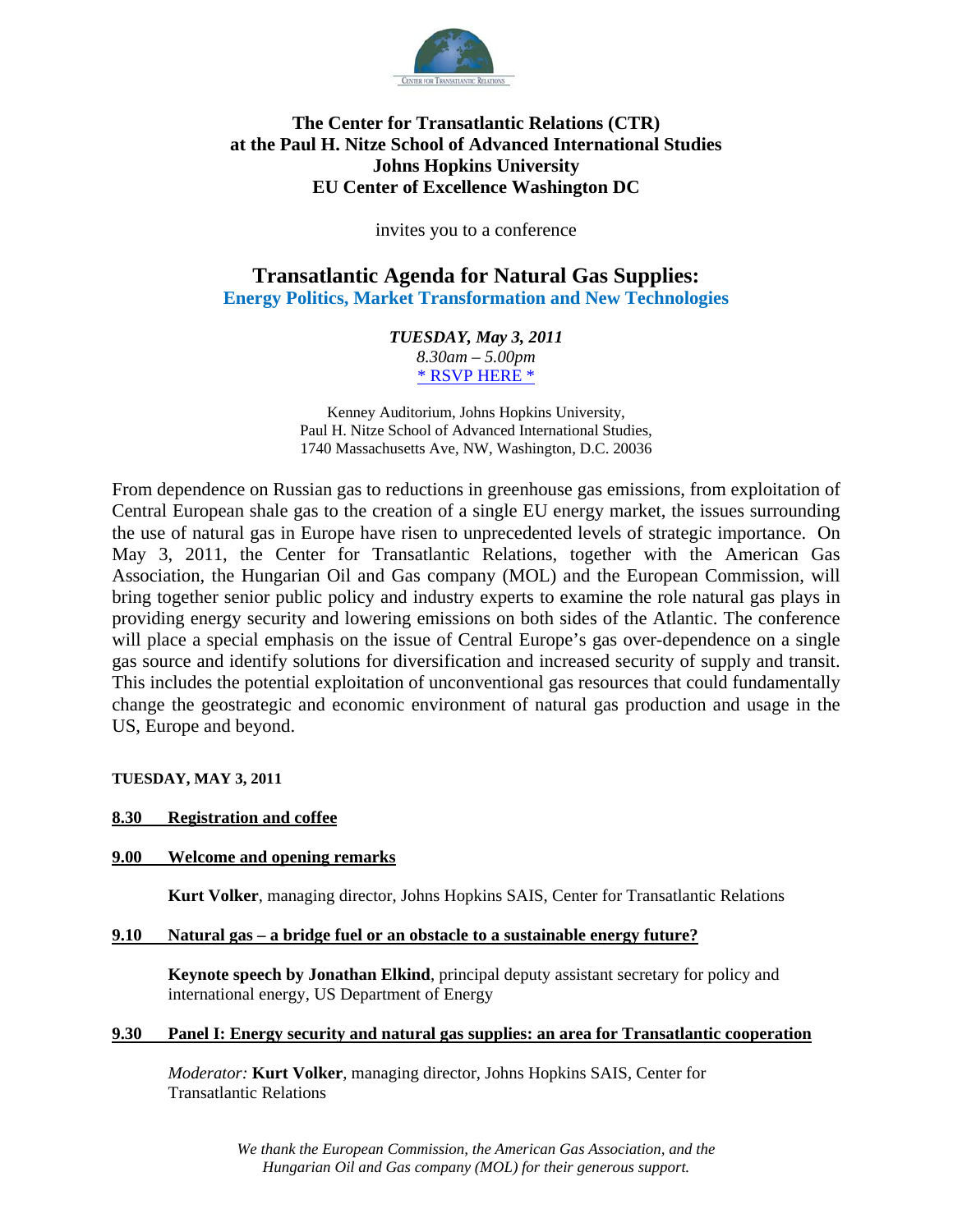

**David Goldwyn**, Sutherland Asbill & Brennan LLP, former head of International Energy Affairs at the U.S. State Department

**Vaclav Bartuska**, Ambassador-at-Large for energy security, Czech Republic

**Ross Wilson***,* Director, Dinu Patriciu Eurasia Center at the Atlantic Council

**Leonard L. Coburn**, President, Coburn International Energy

#### **11.00 Coffee break**

#### **11.15 Panel II: Energy market liberalization and security of supplies**

*Moderator:* **Michael Haltzel**, senior fellow, CTR

**Anthony J. Melling**, PACE Global Energy

**Obie Moore,** Chief Executive Officer, DP Holding SA

**Thane Gustafson**, IHS CERA and Georgetown University (invited)

**Réka Szemerkényi**, Head of International Relations and Public Affairs, Mol Group

#### **1.00 Lunch (buffet)**

#### **Keynote speeches by**

**Gordon Bajnai**, former Prime Minister of Hungary

#### **2.15 Panel III: Unconventional gas: a game changer?**

*Moderator:* **Steve Levine**, Foreign Policy Magazine

**Vello A. Kuuskraa,** President, Advanced Resources International

**Dave McCurdy**, President and CEO, American Gas Association

**David M. Rosner**, Associate Director, Bipartisan Policy Center

**Paul Hagemeier,** Vice President, Regulatory Compliance Chesapeake Energy (invited)

**Grzegorz Kozlowski**, Head of economic section, Polish Embassy

**Mark Olsthoorn,** researcher, University of Maryland's Center for Integrative Environmental Research

#### **3:45 Coffee break**